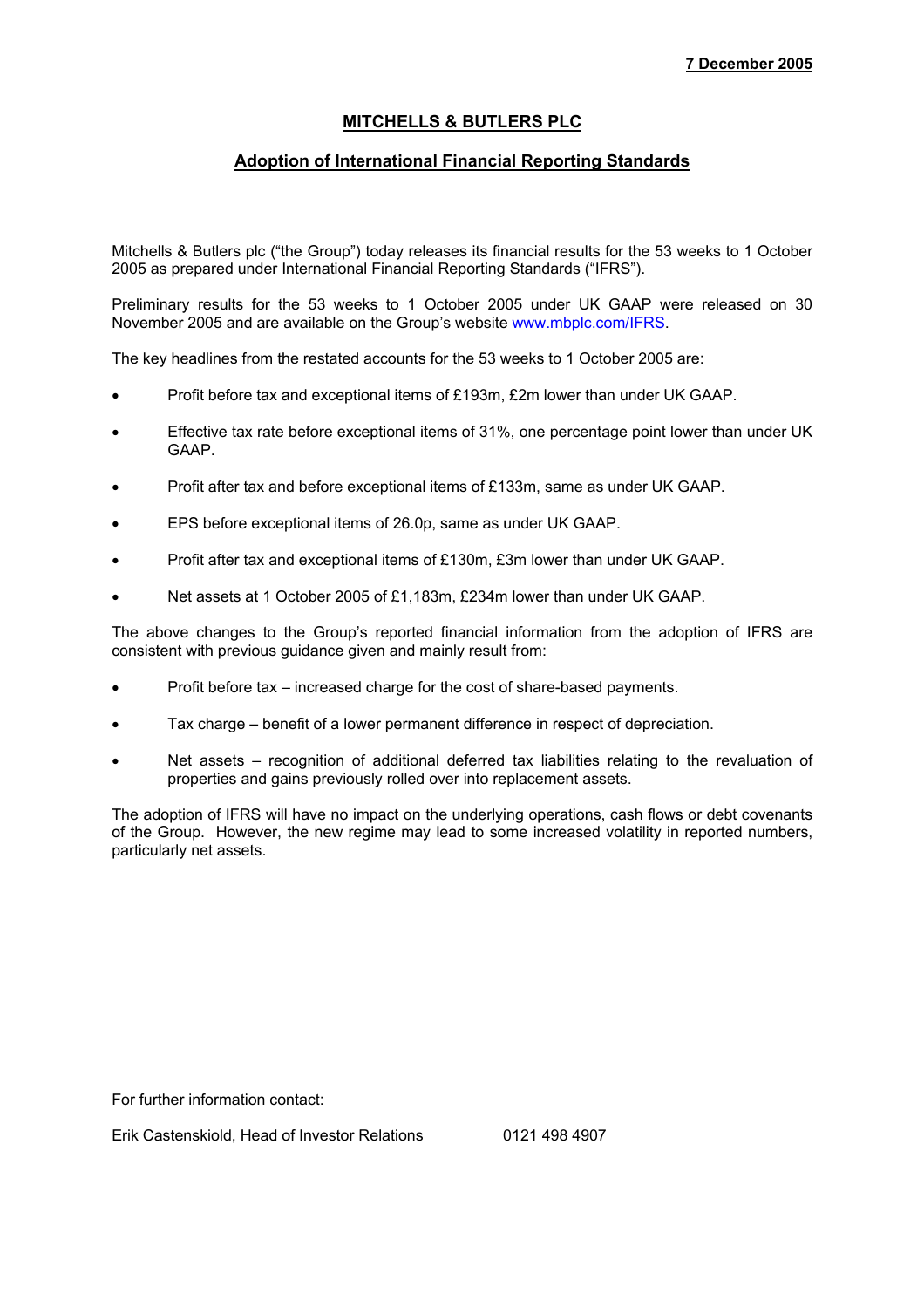# **MITCHELLS & BUTLERS PLC**

# **Adoption of International Financial Reporting Standards ("IFRS")**

# **CONTENTS**

- 1 Introduction
- 2 Summary of impacts
- 3 Basis of preparation
- 4 IFRS 1 first-time adoption choices
- 5 Description of IFRS adjustments
- 6 Restated IFRS consolidated financial statements:
	- Group income statement for the 53 weeks ended 1 October 2005
	- Group statement of recognised income and expense for the 53 weeks ended 1 October 2005
	- Group balance sheets at 1 October 2005 and 26 September 2004 (IFRS transition date)
	- Group cash flow statement for the 53 weeks ended 1 October 2005
	- Selected notes to the financial statements
- 7 Independent Auditors' Report
- 8 Appendices:
	- I Reconciliation of profit and recognised income and expense for the 53 weeks ended 1 October 2005
	- II Reconciliation of net assets at 26 September 2004 (IFRS transition date)
	- III Reconciliation of net assets at 1 October 2005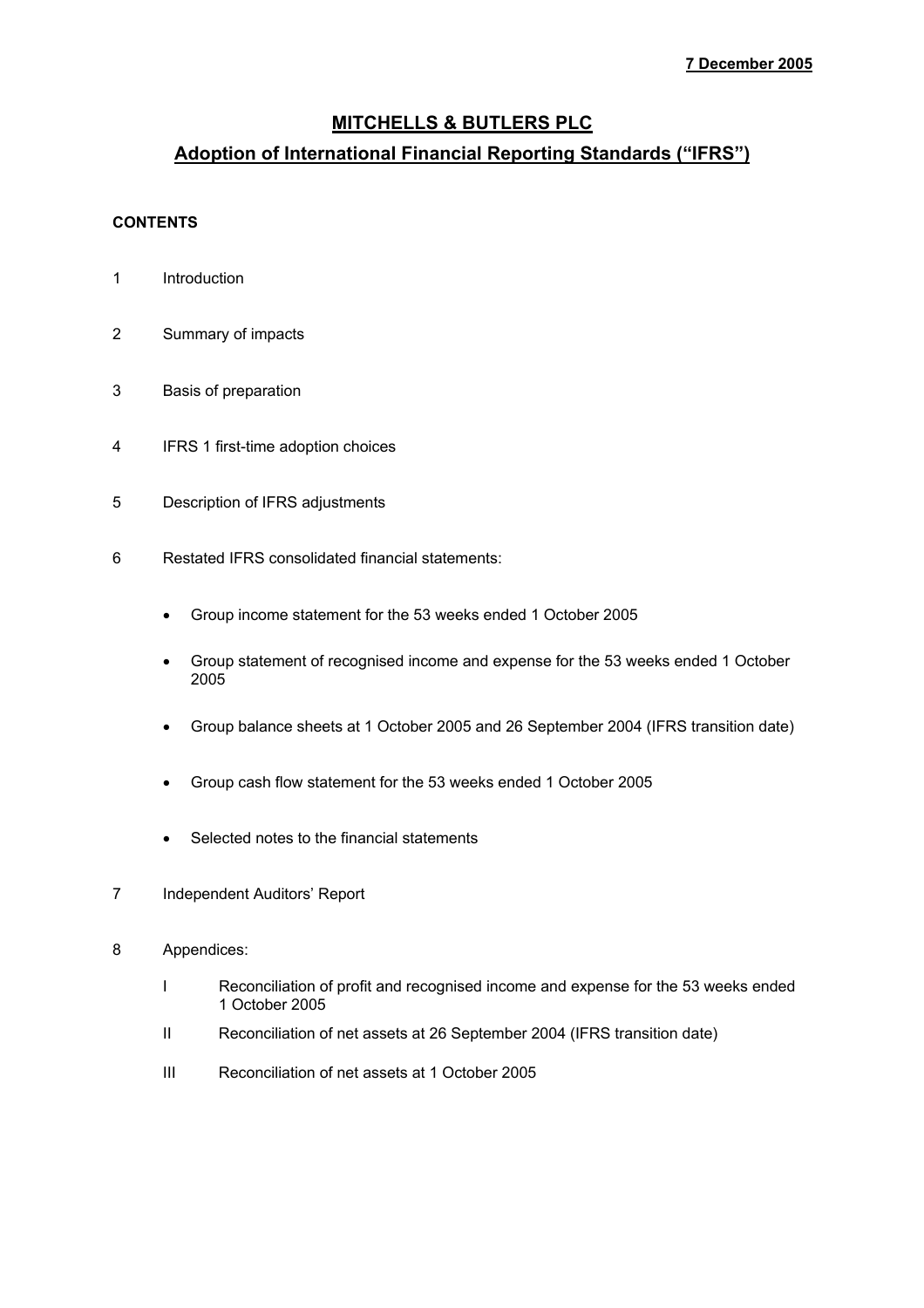## 1 **Introduction**

Mitchells & Butlers plc ("the Group") has historically prepared its consolidated financial statements under UK Generally Accepted Accounting Principles ("UK GAAP"). With effect from 2 October 2005, the Group is required to prepare its financial statements in accordance with International Financial Reporting Standards ("IFRS"). The Group's first Annual Report under IFRS will be for the 52 weeks to 30 September 2006, with the first published IFRS results being the Interim Report and Accounts for the 28 weeks to 15 April 2006. The Group is required to publish one year of comparative information, which results in a date of transition to IFRS of 26 September 2004.

This document describes the main differences between UK GAAP and IFRS that impact the Group and provides IFRS consolidated financial statements for the 53 weeks ended 1 October 2005, as well as the IFRS opening balance sheet at 26 September 2004, together with reconciliations to previously reported figures under UK GAAP.

IFRS consolidated financial statements for the 28 weeks ended 9 April 2005, together with reconciliations to previously reported figures under UK GAAP, can be found within the investors section of the Group's website at www.mbplc.com/IFRS.

The adoption of IFRS will have no impact on the underlying operations, cash flows or debt covenants of the Group. However, the new regime may lead to some increased volatility in reported numbers, particularly net assets.

## 2 **Summary of impacts**

For the 53 weeks ended 1 October 2005, the key headlines from the IFRS results compared to those under UK GAAP are as follows:

- Profit before tax and exceptional items of £193m, £2m lower than under UK GAAP.
- Effective tax rate before exceptional items of 31%, one percentage point lower than under UK GAAP.
- Profit after tax and before exceptional items of £133m, same as under UK GAAP.
- EPS before exceptional items of 26.0p, same as under UK GAAP.
- Profit after tax and exceptional items of £130m, £3m lower than under UK GAAP.
- Net assets at 1 October 2005 of £1,183m, £234m lower than under UK GAAP.

The following table summarises the specific areas of IFRS that have impacted the Group results:

|                              | Profit      | Profit after   | Profit       |            |       |
|------------------------------|-------------|----------------|--------------|------------|-------|
|                              | before tax  | tax and        | after tax    |            |       |
|                              | and         | before         | and          |            |       |
|                              | exceptional | exceptional    | exceptional  | Net assets |       |
|                              | Items       | items          | <b>Items</b> |            |       |
|                              | 2005        | 2005           | 2005         | 2005       | 2004  |
|                              | £m          | £m             | £m           | £m         | £m    |
| <b>Under UK GAAP</b>         | 195         | 133            | 133          | 1,417      | 1,423 |
| Share-based payments         | (2)         | (2)            | (2)          |            |       |
| Leases                       |             |                |              | (3)        | (3)   |
| Reversal of dividend accrual |             |                |              | 37         | 34    |
| Holiday pay accrual          |             |                |              | (6)        | (6)   |
| Pensions                     |             |                |              | (3)        | (3)   |
| Property, plant and          |             |                |              |            |       |
| equipment                    |             |                |              | (24)       | (24)  |
| Derivatives                  |             |                |              | (35)       | (10)  |
| Tax                          |             | $\overline{2}$ | (1)          | (200)      | (231) |
|                              |             |                |              |            |       |
| <b>Under IFRS</b>            | 193         | 133            | 130          | 1,183      | 1,180 |

In addition, there have been balance sheet reclassifications in respect of cash and cash equivalents, lease premiums, computer software and assets held for sale.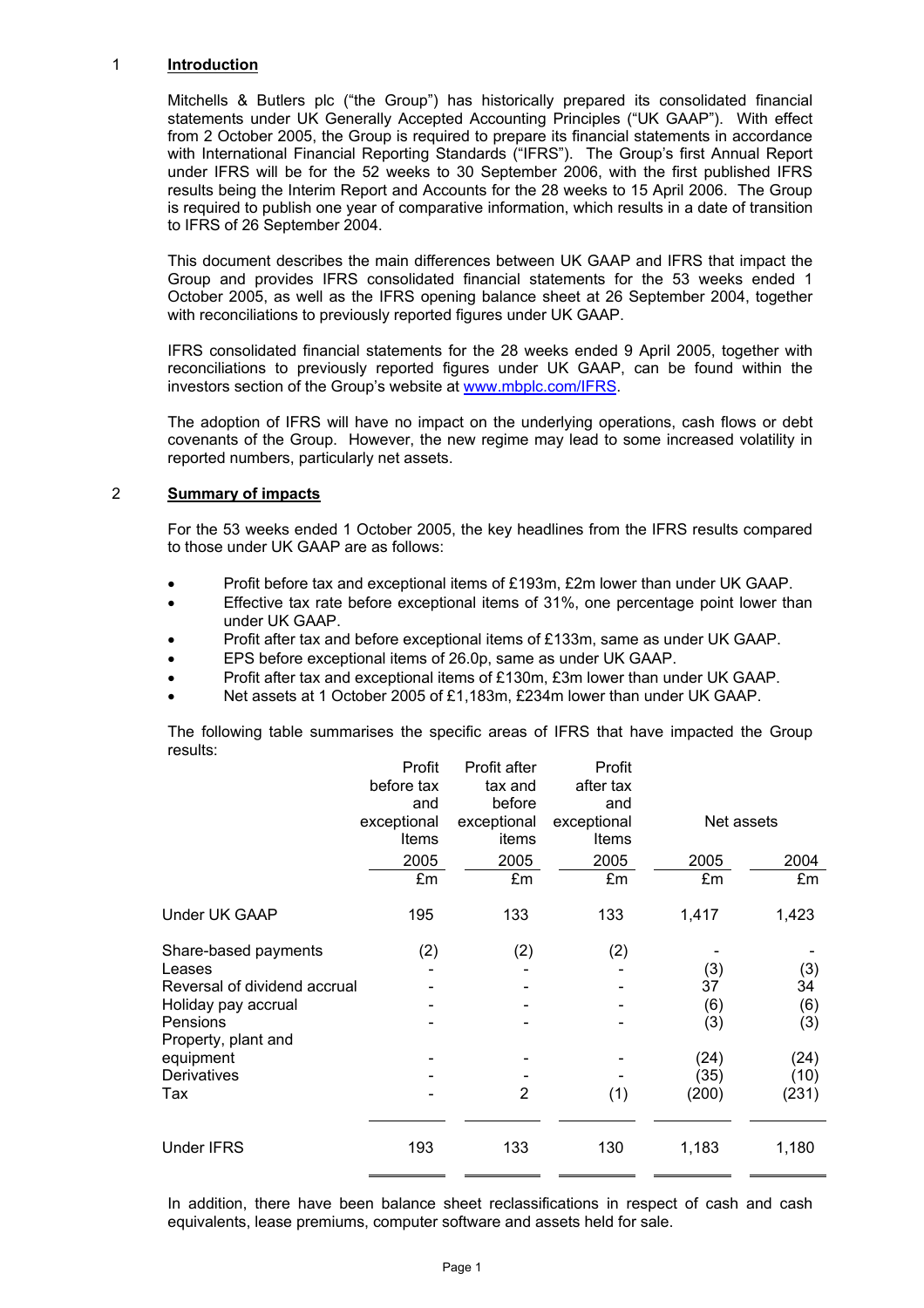# 3 **Basis of preparation**

The financial information presented in this document has been prepared on the basis of current interpretations of all IFRSs and International Financial Reporting Interpretation Committee ("IFRIC") interpretations published as at the date of this announcement. These are subject to ongoing amendment by the International Accounting Standards Board ("IASB") and subsequent endorsement by the European Commission. In addition, the Group may need to review accounting treatments as a result of emerging industry consensus on the practical application of IFRS and further technical opinion. It is possible, therefore, that the financial information presented in this document could be modified by the time the Group publishes its first complete set of IFRS financial statements for the 52 weeks ending 30 September 2006.

In preparing the financial information, the Group has assumed that the European Commission will endorse the amendment to IAS 19, "Employee Benefits – Actuarial Gains and Losses, Group Plans and Disclosures".

In November 2005, the European Commission endorsed an amended version of IAS 39, "Financial Instruments: Recognition and Measurement" rather than the full version as previously published by the IASB. As the Group is unaffected by the amendments, its adoption of IAS 39 complies with both versions.

The accounting policies under which the financial information presented within this document has been prepared can be found within the investors section of the Group's website at www.mbplc.com/IFRS.

The financial information contained in this document does not constitute statutory accounts as defined in section 240 of the Companies Act 1985. The auditors have issued unqualified opinions on the Group's UK GAAP financial statements for the periods ended 25 September 2004 and 1 October 2005. The UK GAAP financial statements for the year ended 25 September 2004 have been delivered to the Registrar of Companies. The UK GAAP financial statements for the year ended 1 October 2005 will be delivered to the Registrar of Companies in due course.

#### 4 **IFRS 1 first-time adoption choices**

IFRS 1, "First-time Adoption of International Financial Reporting Standards" sets out the rules that the Group must follow when it adopts IFRS for the first time. Under this standard, the Group is required to establish its IFRS accounting policies as at 2 October 2005 and, in general, apply these retrospectively to determine the IFRS opening balance sheet at its date of transition, 26 September 2004.

IFRS 1 provides a number of optional exceptions to this general principle. Set out below is a description of the significant first time adoption choices made by the Group.

## *Business combinations (IFRS 3)*

The Group has elected to apply IFRS 3 "Business Combinations" prospectively from the date of transition to IFRS rather than to restate previous business combinations.

#### *Valuation of properties (IAS 16)*

Under IAS 16 "Property, Plant and Equipment" an entity must adopt either a cost or valuation model for valuing its property, plant and equipment. Consistent with its approach under UK GAAP the Group has decided to continue with a cost model and has elected to take the exemption available under IFRS 1 to use the previous revaluations of its properties as deemed cost at the transition date.

#### *Share-based payments (IFRS 2)*

The Group has elected to apply IFRS 2 "Share-based Payment" only to those equity settled awards that were granted after 7 November 2002 but not vested at 1 January 2005.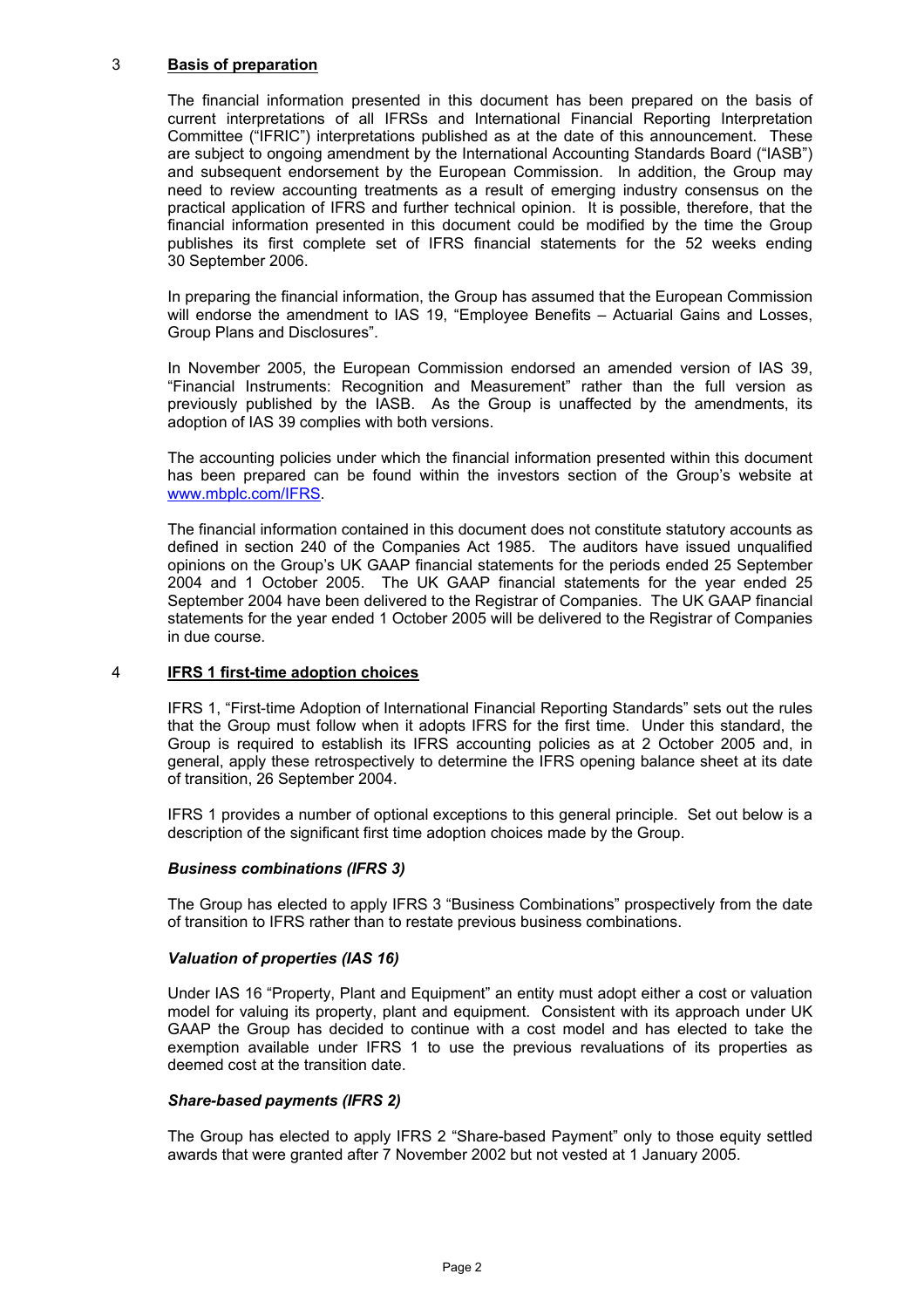## *Pensions (IAS 19)*

The Group has elected to recognise all cumulative actuarial gains and losses in relation to its defined benefit pension arrangements at the date of transition. Actuarial gains and losses arising after the transition date are recognised in full in the period in which they occur in a statement of recognised income and expense in accordance with the Amendment to IAS 19. These accounting treatments mirror those of FRS 17 "Retirement Benefits" which the Group adopted for 2004/05 under UK GAAP.

#### *Financial instruments (IAS 32 / 39)*

The Group had appropriate hedging documentation in place at the date of transition to IFRS and has therefore opted to restate its results for the 53 weeks ended 1 October 2005 under IAS 32 and IAS 39.

## 5 **Description of IFRS adjustments**

The following commentary describes the differences between IFRS and UK GAAP that have a material impact on the income or net assets of the Group. The adjustments that result from these differences are set out in the Appendices which contain detailed reconciliations of previously reported results under UK GAAP to restated results under IFRS.

## *Share-based payments (IFRS 2)*

IFRS 2 requires all share options and employee share awards to be expensed in the profit and loss account with the expense measured at fair value at date of grant and generally charged over the vesting period of the scheme. Under UK GAAP, SAYE schemes were exempt from a charge and the expense recognised in respect of other schemes was based on the intrinsic value at date of grant and charged over the performance period of the scheme.

The Group has used a combination of Black Scholes, Binomial and Monte Carlo simulation models to calculate fair values depending on the conditions attached to the particular share scheme.

The additional pre tax charge arising from the adoption of IFRS 2 is  $£2m$  for the 53 weeks ended 1 October 2005.

# *Pensions (IAS 19)*

The Group will account for pensions under IFRS in the same way as that already applied under UK GAAP (FRS 17). In particular, and assuming European Commission endorsement of the Amendment to IAS 19, actuarial gains and losses are recognised in full in the statement of recognised income and expense. There is, however, a small difference in the valuation of pension scheme assets which are valued at bid price under IFRS rather than mid-market price under UK GAAP.

The impact of this difference is to increase the pension deficit recorded under IAS 19 by £3m at both 1 October 2005 and 26 September 2004 with no material effect on the income statement for the 53 weeks ended 1 October 2005.

Under IFRS, the pension deficit is shown on the balance sheet gross of deferred tax. This is a change in presentation from UK GAAP which required the liability to be shown net of the related deferred tax asset.

#### *Dividends (IAS 10)*

Under IAS 10 "Events after the Balance Sheet Date", dividends declared after the balance sheet date are not recognised as a liability.

The effect of this change is to increase net assets by £37m at 1 October 2005 and £34m at 26 September 2004.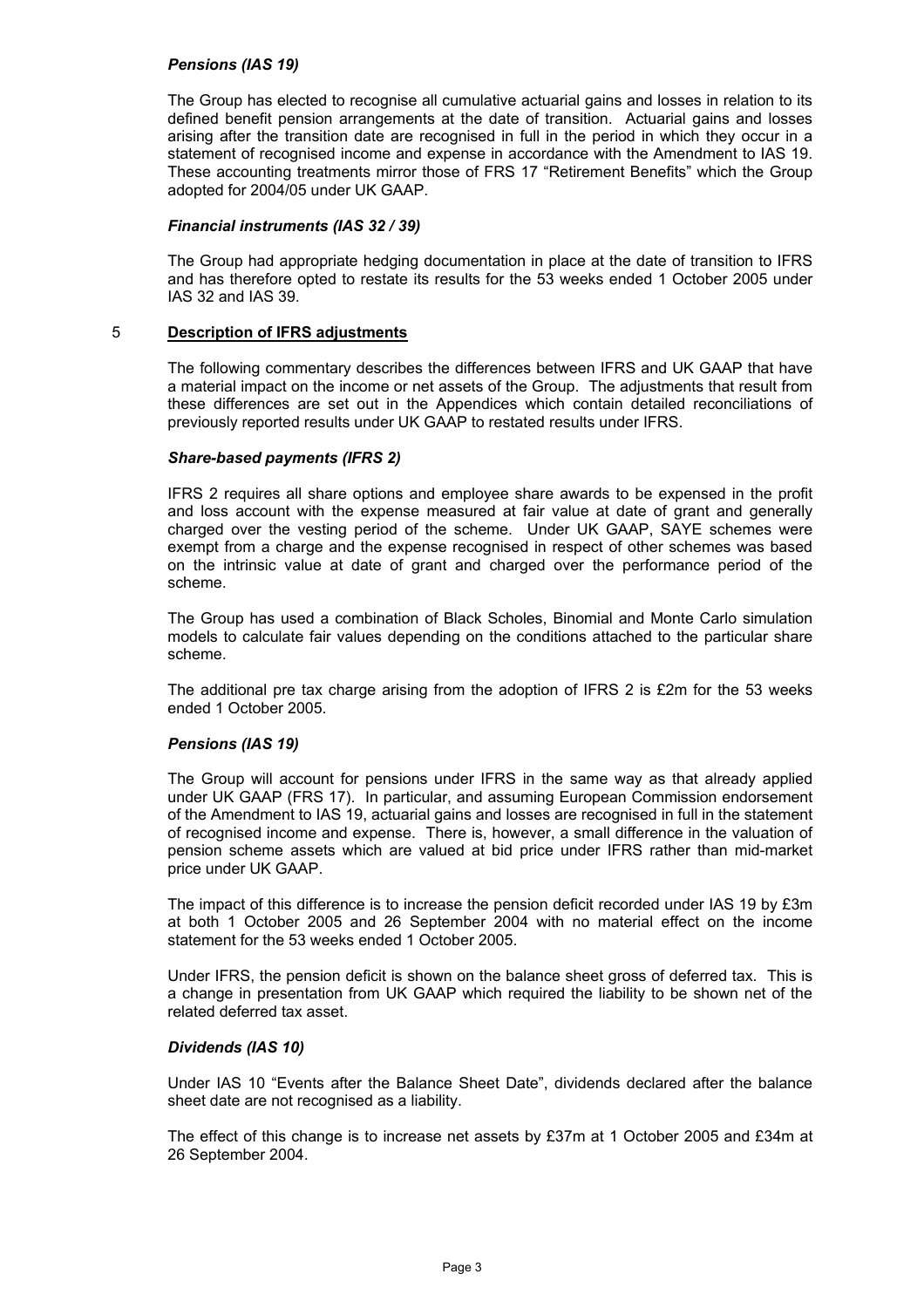## *Holiday pay accrual (IAS 19)*

As a result of the specific guidance in IAS 19, the Group has recognised an additional accrual for holiday pay.

The impact is to reduce net assets by £6m at both 1 October 2005 and 26 September 2004 with no material effect on the income statement for the 53 weeks to 1 October 2005.

#### *Property, plant and equipment (IAS 16)*

Under IFRS, the Group will cease to capitalise certain low value short lived assets.

The effect is to reduce net assets by £24m at both 1 October 2005 and 26 September 2004 with no material effect on the income statement for the 53 weeks to 1 October 2005.

#### *Financial instruments (IAS 39 and IAS 21)*

IAS 39 "Financial Instruments: Recognition and Measurement" requires all derivative financial instruments to be included on the balance sheet at fair value and contains provisions that restrict the use of hedge accounting. If hedge accounting cannot be applied, any changes in fair value are reported in the profit and loss account. There are no equivalent provisions in UK GAAP.

The Group uses interest rate and currency swaps to fix the interest rate payable on the floating rate tranches of its secured loan notes. These derivatives have qualified for cash flow hedge accounting since IFRS transition so that changes in fair value are recognised in equity in a 'hedging reserve' until such point as the transactions which are being hedged are reflected in the profit and loss account. As these hedging relationships are highly effective, cash flow hedge accounting has avoided earnings volatility in the 53 weeks to 1 October 2005 and is expected to do so going forward. However, the value of the Group's net assets at each reporting date is impacted by the fair value of the derivatives recorded in the hedging reserve. As a consequence, the Group's net assets have been reduced by £35m and £10m at 1 October 2005 and 26 September 2004, respectively.

Under IAS 21 "The Effects of Changes in Foreign Exchange Rates" the Group's US dollar denominated secured loan notes are translated at period end exchange rates with exchange differences passing through the profit and loss account. However, as the Group has been able to apply hedge accounting, there is an equal and opposite transfer from the hedging reserve that removes the earnings volatility that would otherwise result. Under UK GAAP, the US dollar denominated secured loan notes were translated at the contracted exchange rates implicit in the underlying hedging arrangements.

#### *Leases (IAS 17)*

The Group holds a number of properties under operating leases. In accordance with IAS 17 "Leases", lease premium payments made on entering into the leases, previously included in fixed assets under UK GAAP, have been reclassified as non current prepayments and amortised over the life of the lease. Amounts reclassified at 1 October 2005 and 26 September 2004 were £17m and £18m respectively. In the income statement for the 53 weeks ended 1 October 2005, depreciation of £1m has been reclassified as lease amortisation with no overall impact on reported profits. In addition, the revaluation previously attributed to the amount included in fixed assets has been reversed. This has reduced net assets by £3m at both 1 October 2005 and 26 September 2004.

IAS 17 requires that the buildings element of leases on land and buildings is considered separately for the purpose of determining whether the lease is a finance or operating lease. IAS 17 also requires lease incentives to be spread over the full lease term rather than the period to the first rent review. In response to these requirements, the Group has undertaken a review of its leased property portfolio and concluded that no adjustments are required on transition to IFRS.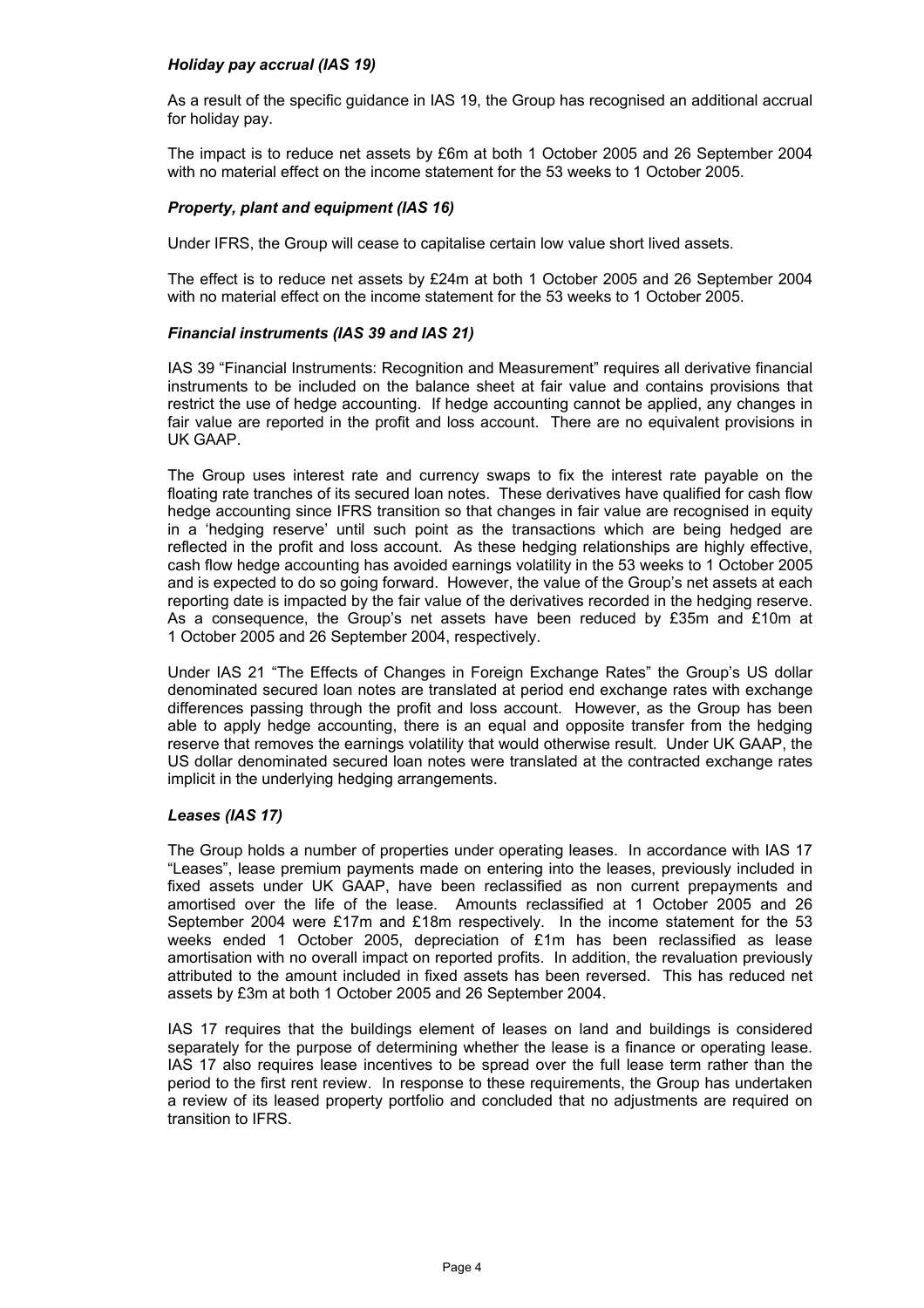#### *Computer software (IAS 38)*

Computer software, which is not an integral part of a related item of hardware, is required under IFRS to be treated as an intangible asset. Under UK GAAP, all such software was included in tangible fixed assets.

The amounts reclassified to intangible assets are £16m at 1 October 2005 and £19m at 26 September 2004. In the income statement for the 53 weeks ended 1 October 2005, depreciation of £5m has been reclassified as intangibles amortisation with no overall impact on reported profits.

## *Assets held for sale (IFRS 5)*

IFRS 5 requires that where the value of an asset will be recovered through a sale transaction rather than continuing use the asset is classified as held for sale. Assets held for sale are valued at the lower of book value and fair value less costs to sell and are no longer depreciated. Under UK GAAP there was no held for sale classification.

IFRS 5 has been adopted prospectively from 26 September 2004 resulting in a balance sheet reclassification of £9m at 1 October 2005. There is no effect on the income statement for the 53 weeks to 1 October 2005.

## *Deferred tax (IAS 12)*

IAS 12 "Income Taxes" requires deferred tax to be provided on temporary differences between the tax base and carrying value of assets and liabilities rather than just taxable timing differences under UK GAAP. As a result, the Group's opening IFRS balance sheet at 26 September 2004 includes an additional deferred tax liability of £242m relating to the revaluation of properties and gains previously rolled over into replacement assets. The equivalent additional liability was £223m at 1 October 2005.

In addition, the tax effects of the other IFRS adjustments have resulted in a reduction in the overall deferred tax liability of £11m at 26 September 2004 and £23m at 1 October 2005.

For the 53 weeks ended 1 October 2005, the effective tax rate before exceptional items is 31% under IAS 12 compared with 32% under UK GAAP. The reduction in the effective tax rate is as a result of a lower permanent difference in respect of depreciation.

# *Goodwill (IFRS 3)*

In accordance with IFRS 3 "Business Combinations", goodwill is not amortised but instead tested for impairment on transition to IFRS and annually thereafter, or more frequently if circumstances indicate that impairment may have occurred. As a consequence, the Group's goodwill balance of £10m was tested for impairment at 26 September 2004 and 1 October 2005 and no impairment adjustment was required.

Under UK GAAP, the Group's goodwill was amortised over a 20 year period. The impact of not amortising goodwill was not material for the 53 weeks ended 1 October 2005.

#### *Exceptional items (IAS 1)*

IAS 1 "Presentation of Financial Statements" does not contain an equivalent classification for the FRS 3 non-operating exceptional items that were shown below operating profit under UK GAAP. Such items, which do not relate to the underlying business performance of the Group and include profits and losses on the disposal of properties, will now be reported in operating profit, but shown as operating exceptional items. The Group will continue to highlight exceptional items by way of a columnar presentation on the face of the Group income statement. Exceptional items are those items which are separately identified by virtue of their size or incidence to allow a full understanding of the underlying performance of the Group.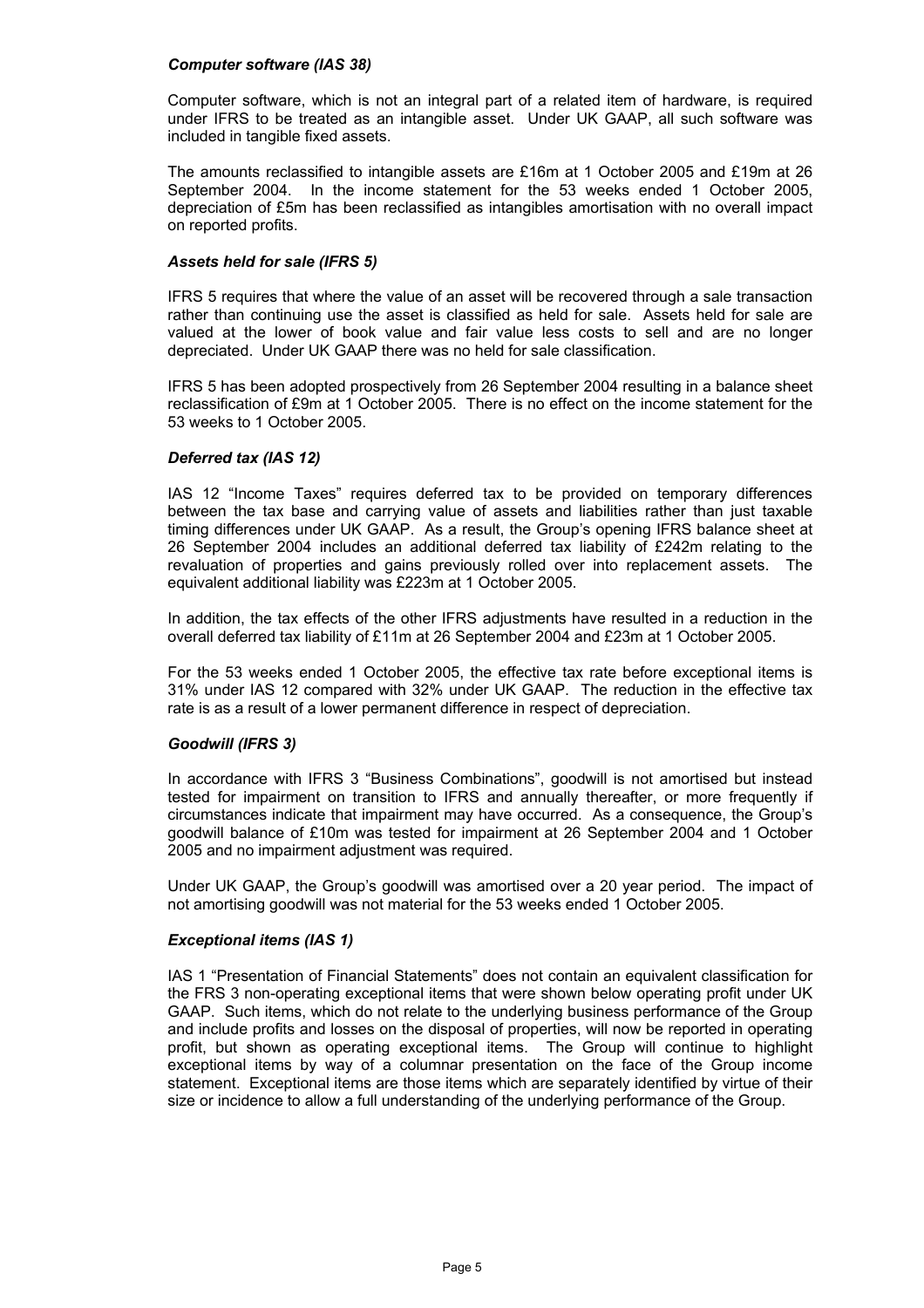### *Earnings per share (IAS 33)*

Whilst the denominator for basic EPS purposes is calculated in the same way as under UK GAAP, the denominator for diluted EPS purposes is different under IFRS due to the treatment of contingently issuable shares and the effects of IFRS 2.

For the 53 weeks ended 1 October 2005, under IFRS, the basic and diluted EPS denominators are 511m shares and 518m shares respectively. Under UK GAAP, the equivalent figures were 511m and 520m shares respectively.

## *Cash flow statements (IAS 7)*

IAS 7 "Cash flow statements" changes the definition of cash used for the preparation of the cash flow statement. Under IFRS, cash and cash equivalents include cash at bank and other short term deposits and investments with an original maturity at acquisition of up to three months. Under UK GAAP, cash was restricted to deposits and investments repayable on demand.

In addition, IAS 7 only allows three classifications of cash flow; operating, investing and financing. Interest and tax cash flows, previously disclosed under separate headings under UK GAAP, are shown with operating activities under IAS 7.

Under IFRS, the Group will define net debt to include the proportion of the fair value of the currency swaps hedging the balance sheet value of the Group's dollar denominated loan notes. This will ensure that net debt under IFRS is reported on a consistent basis with UK GAAP.

#### *Other reclassifications*

In accordance with IAS 21, cumulative foreign exchange movements on the translation of foreign subsidiaries are disclosed separately in a 'translation reserve' within shareholders' equity. The amount reclassified out of retained earnings is £6m at both 1 October 2005 and 26 September 2004.

As noted above, the carrying values of previously revalued assets have been treated as deemed cost on transition to IFRS, in accordance with the provisions of IFRS 1. Accordingly, the Group's revaluation reserve (£335m at 1 October 2005 and £339m at 26 September 2004) has been reclassified to retained earnings, although it should be noted that this does not represent an increase in the Group's distributable reserves.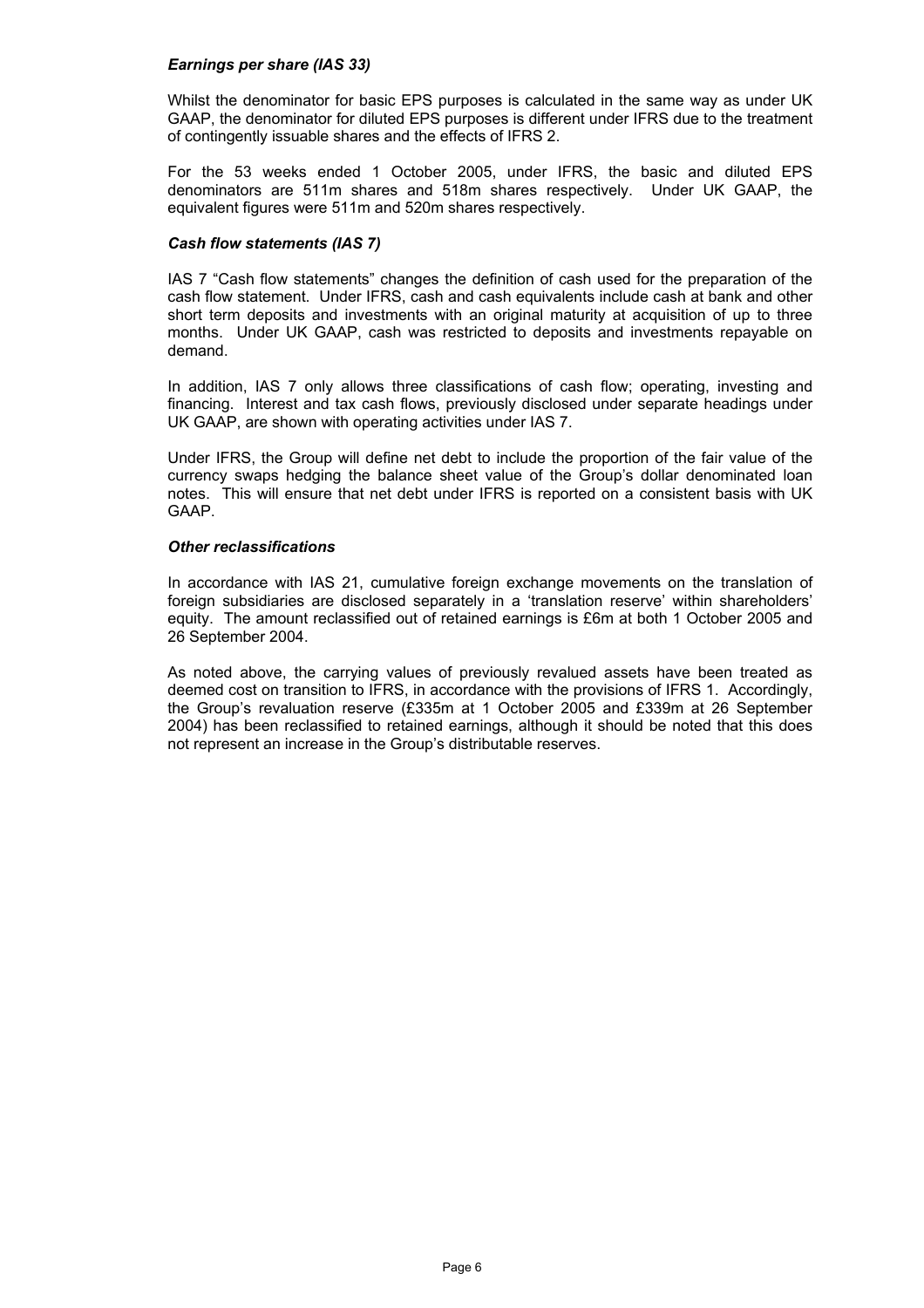# 6 **Restated IFRS consolidated financial statements**

# *GROUP INCOME STATEMENT*

For the 53 weeks ended 1 October 2005

|                                                               | <b>Before</b><br>exceptional<br>items<br>£m | Exceptional<br>items<br>£m | Total<br>£m    |
|---------------------------------------------------------------|---------------------------------------------|----------------------------|----------------|
| Revenue (Note 1)                                              | 1,662                                       |                            | 1,662          |
| Net operating costs                                           | (1, 367)                                    | (4)                        | (1, 371)       |
| Profit on disposal of fixed assets                            |                                             | 1                          | 1              |
| <b>Operating profit (Note 1)</b>                              | 295                                         | (3)                        | 292            |
| Finance income                                                | 14                                          |                            | 14             |
| Finance expense                                               | (116)                                       |                            | (116)          |
| Profit before tax                                             | 193                                         | (3)                        | 190            |
| Tax                                                           | (60)                                        |                            | (60)           |
| Profit for the year                                           | 133                                         | (3)                        | 130            |
| Earnings per ordinary share<br><b>Basic</b><br><b>Diluted</b> | 26.0p<br>25.7p                              |                            | 25.4p<br>25.1p |

# *GROUP STATEMENT OF RECOGNISED INCOME AND EXPENSE*

For the 53 weeks ended 1 October 2005

|                                                    | £m   |
|----------------------------------------------------|------|
| Cash flow hedges                                   | (25) |
| Actuarial loss on pension schemes                  | (7)  |
| Tax on items taken directly to equity              | 34   |
|                                                    |      |
| Net income recognised directly in equity           | 2    |
| Profit for the period                              | 130  |
|                                                    |      |
| Total recognised income and expense for the period | 132  |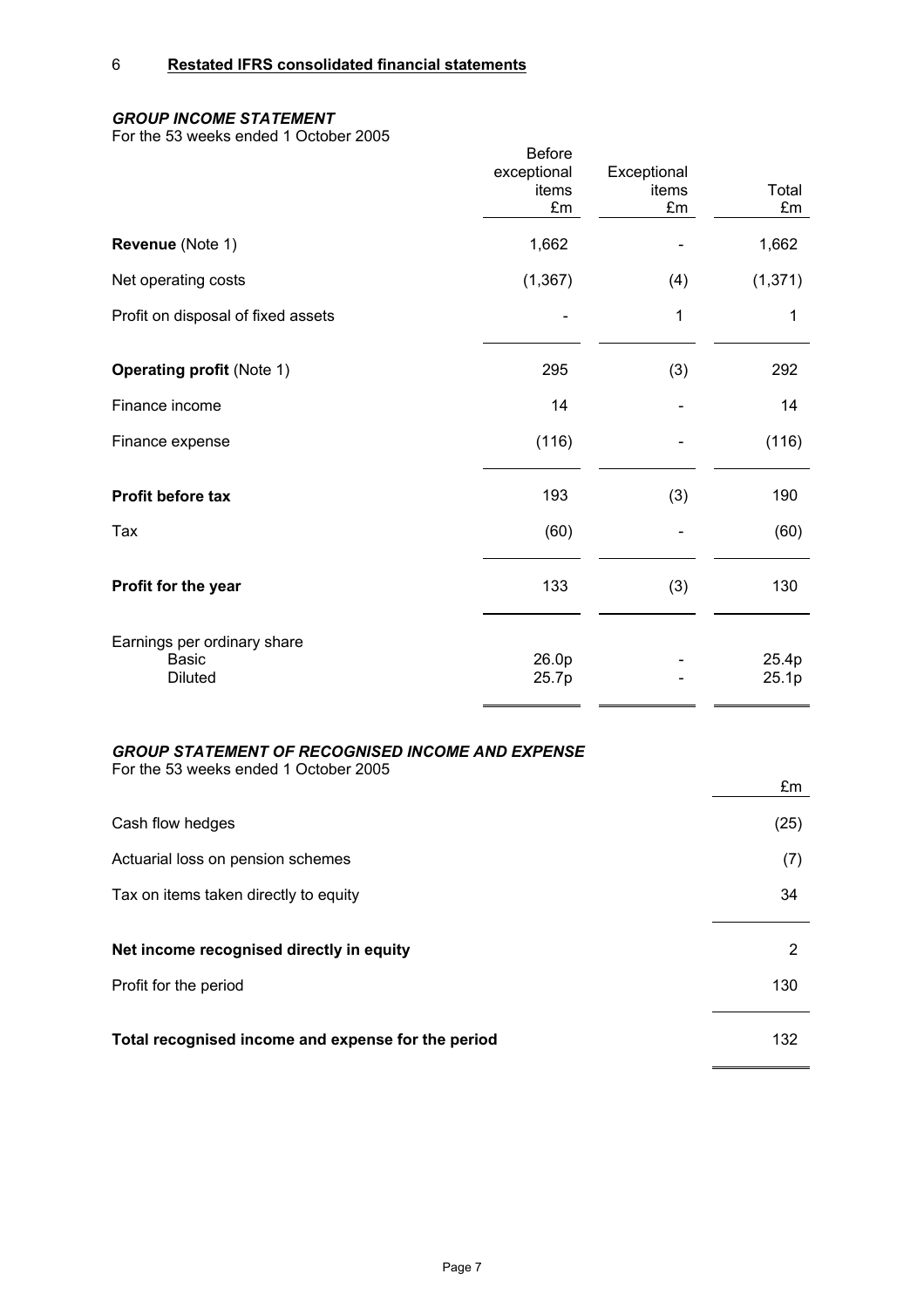# *GROUP BALANCE SHEETS*

|                                                                                                                                                                  | 2005<br>1 October<br>£m                                  | 2004<br>26 Sept<br>£m                    |
|------------------------------------------------------------------------------------------------------------------------------------------------------------------|----------------------------------------------------------|------------------------------------------|
| <b>ASSETS</b>                                                                                                                                                    |                                                          |                                          |
| Goodwill and other intangible assets<br>Property, plant and equipment<br>Non current prepayments                                                                 | 26<br>3,447<br>16                                        | 29<br>3,445<br>17                        |
| <b>Total non current assets</b>                                                                                                                                  | 3,489                                                    | 3,491                                    |
| Inventories<br>Trade and other receivables<br>Short-term investments<br>Cash and cash equivalents                                                                | 39<br>77<br>1<br>199                                     | 43<br>83<br>20<br>205                    |
| <b>Total current assets</b>                                                                                                                                      | 316                                                      | 351                                      |
| Non current assets held for sale                                                                                                                                 | 9                                                        |                                          |
| <b>Total assets</b>                                                                                                                                              | 3,814                                                    | 3,842                                    |
| <b>LIABILITIES</b>                                                                                                                                               |                                                          |                                          |
| Short-term borrowings<br>Trade and other payables<br>Current tax payable                                                                                         | (39)<br>(220)<br>(60)                                    | (35)<br>(204)<br>(59)                    |
| <b>Total current liabilities</b>                                                                                                                                 | (319)                                                    | (298)                                    |
| <b>Borrowings</b><br>Derivatives<br>Pension liabilities<br>Deferred tax liabilities<br>Provisions                                                                | (1,773)<br>(48)<br>(151)<br>(336)<br>(4)                 | (1,804)<br>(28)<br>(176)<br>(354)<br>(2) |
| <b>Total non current liabilities</b>                                                                                                                             | (2,312)                                                  | (2, 364)                                 |
| <b>Total liabilities</b>                                                                                                                                         | (2,631)                                                  | (2,662)                                  |
| <b>Net assets</b>                                                                                                                                                | 1,183                                                    | 1,180                                    |
| <b>EQUITY</b>                                                                                                                                                    |                                                          |                                          |
| Called up share capital<br>Share premium account<br>Capital redemption reserve<br>Own shares held<br>Hedging reserve<br>Translation reserve<br>Retained earnings | 35<br>14<br>$\overline{2}$<br>(12)<br>(24)<br>6<br>1,162 | 37<br>12<br>(11)<br>(7)<br>6<br>1,143    |
| <b>Total equity</b>                                                                                                                                              | 1,183                                                    | 1,180                                    |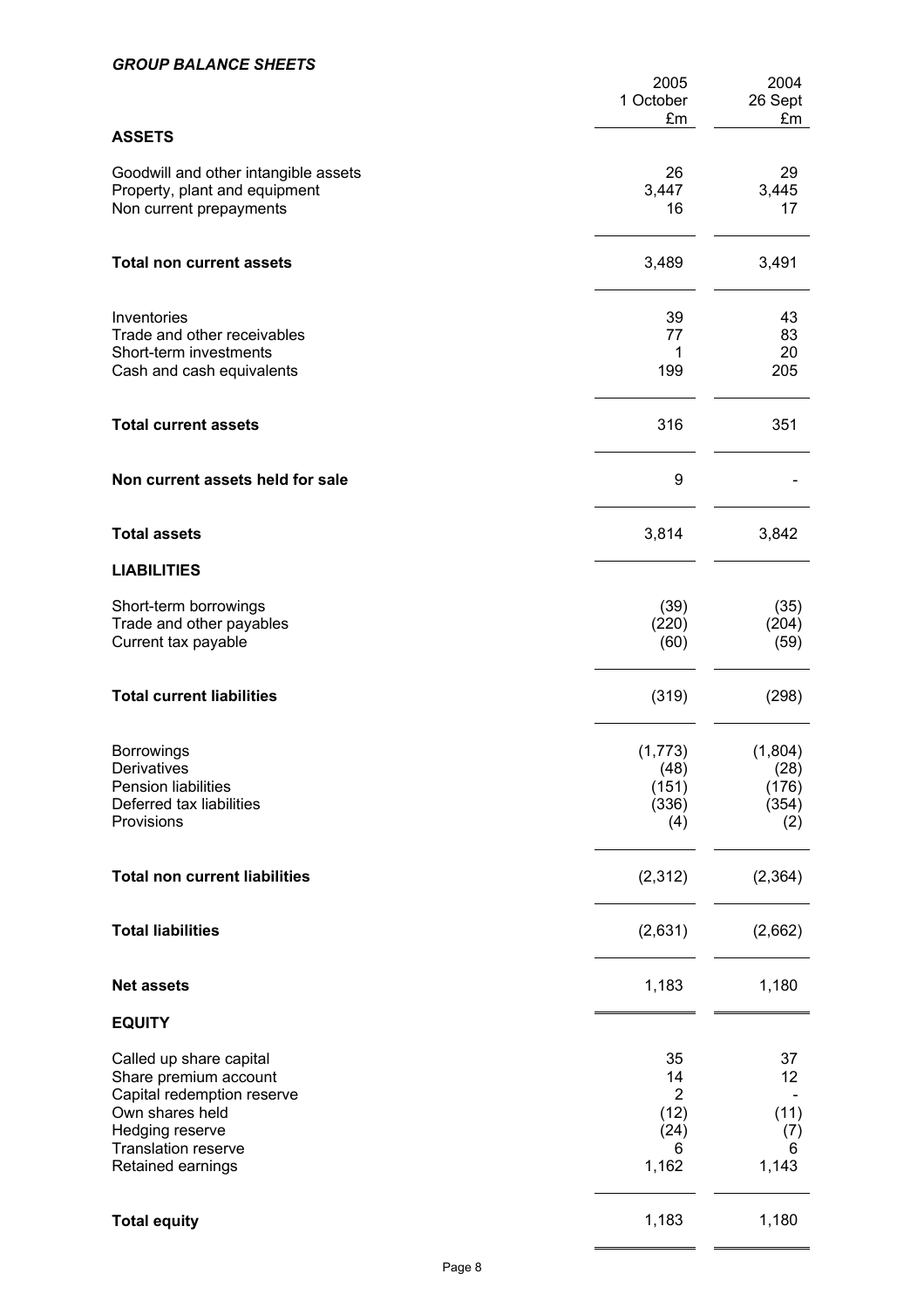# *GROUP CASH FLOW STATEMENT*

For the 53 weeks ended 1 October 2005

|                                                                                                                                                                                                                 | £m                               |
|-----------------------------------------------------------------------------------------------------------------------------------------------------------------------------------------------------------------|----------------------------------|
| Cash flow from operations (Note 2)                                                                                                                                                                              | 400                              |
| Net interest paid<br>Tax paid                                                                                                                                                                                   | (102)<br>(43)                    |
| Net cash from operating activities                                                                                                                                                                              | 255                              |
| <b>Investing activities</b><br>Decrease in short-term deposits and investments<br>Purchases of intangibles<br>Purchases of property, plant and equipment<br>Proceeds from sale of property, plant and equipment | 19<br>(2)<br>(165)<br>57         |
| Net cash used in investing activities                                                                                                                                                                           | (91)                             |
| <b>Financing activities</b><br>Issue of ordinary share capital<br>Purchase of own shares<br>Proceeds on release of own shares held<br>Repayment of principal in respect of securitised debt<br>Dividends paid   | 2<br>(101)<br>14<br>(35)<br>(50) |
| Net cash used in financing activities                                                                                                                                                                           | (170)                            |
| Net decrease in cash and cash equivalents                                                                                                                                                                       | (6)                              |
| Cash and cash equivalents at the beginning of the period                                                                                                                                                        | 205                              |
| Cash and cash equivalents at the end of the period                                                                                                                                                              | 199                              |

 $\overline{\phantom{0}}$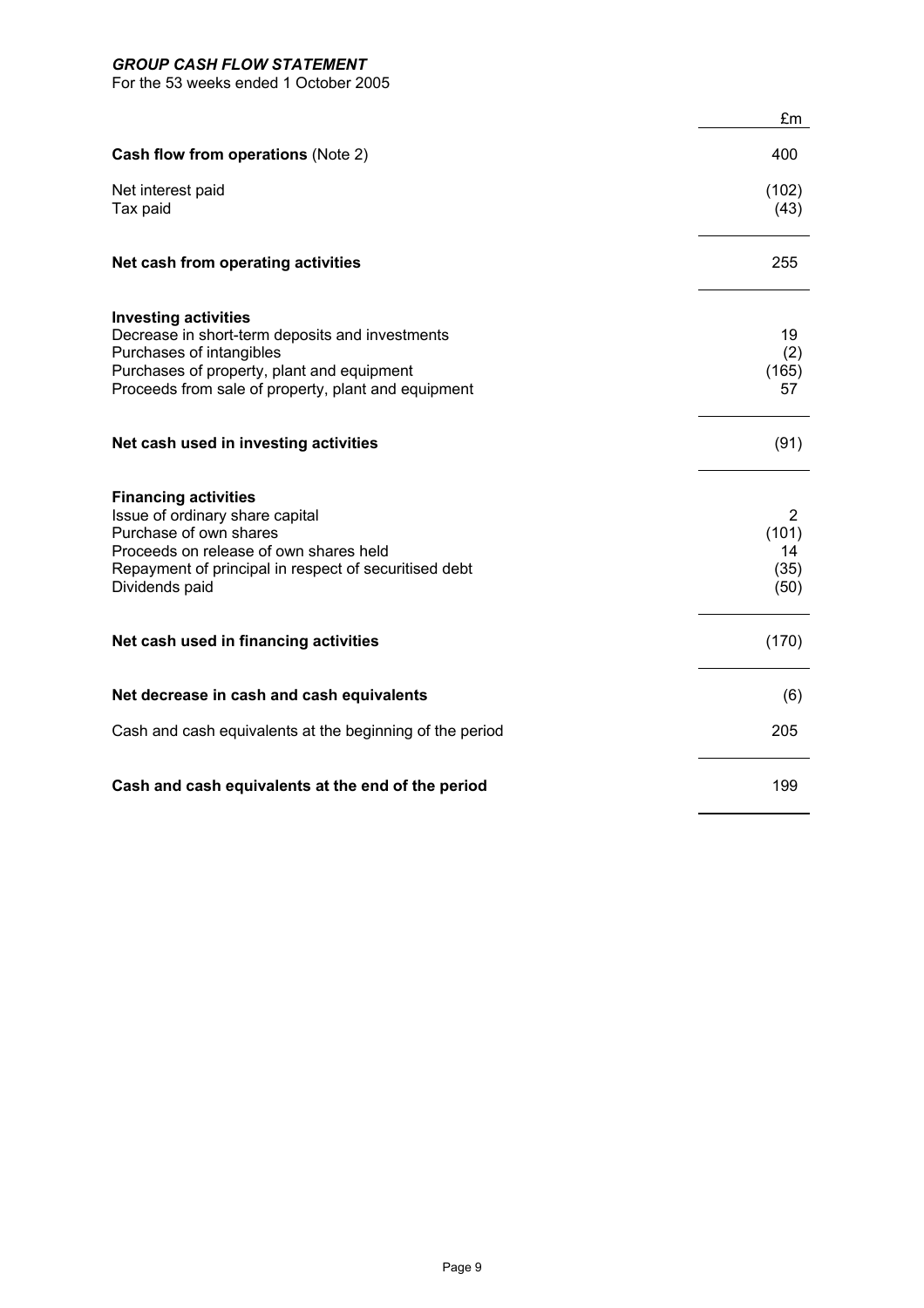# *SELECTED NOTES TO THE FINANCIAL STATEMENTS*

## 1 **Segmental analysis**

Under IAS 14 "Segmental Reporting" the Group will continue to report its results under the same primary reporting segments as under UK GAAP.

|                                   |            | Operating<br>profit<br>before<br>exceptional |
|-----------------------------------|------------|----------------------------------------------|
|                                   | Revenue    | items*                                       |
|                                   | £m         | £m                                           |
| Pubs & Bars<br><b>Restaurants</b> | 957<br>697 | 179<br>115                                   |
| Retail<br><b>SCPD</b>             | 1,654<br>8 | 294<br>1                                     |
|                                   | 1,662      | 295                                          |

\* Exceptional items comprise licensing costs of £4m and a profit on disposal of fixed assets of £1m.

| $\overline{2}$ | <b>Cash flow from operations</b>                                                                                                                                                                                                                            |                                  |
|----------------|-------------------------------------------------------------------------------------------------------------------------------------------------------------------------------------------------------------------------------------------------------------|----------------------------------|
|                |                                                                                                                                                                                                                                                             | £m                               |
|                | Operating profit before exceptional items                                                                                                                                                                                                                   | 295                              |
|                | Adjustments for:<br>Depreciation of property, plant and equipment<br>Amortisation of intangibles<br>Amortisation of non current prepayments<br>Cost charged in respect of share remuneration<br>Defined benefit pension cost less normal cash contributions | 110<br>5<br>1<br>6<br>1          |
|                | Operating cash flow before exceptional items, movements in working<br>capital and additional pension contributions                                                                                                                                          | 418                              |
|                | Movements in working capital:                                                                                                                                                                                                                               |                                  |
|                | Decrease in inventories<br>Increase in trade and other receivables<br>Increase in trade and other creditors<br>Movement in provisions                                                                                                                       | 4<br>(2)<br>12<br>$\overline{2}$ |
|                | Cash flow from operations before exceptional items and additional<br>pension contributions                                                                                                                                                                  | 434                              |
|                | Cash outflow relating to exceptional items                                                                                                                                                                                                                  | (4)                              |
|                | Additional pension contributions                                                                                                                                                                                                                            | (30)                             |
|                | <b>Cash flow from operations</b>                                                                                                                                                                                                                            | 400                              |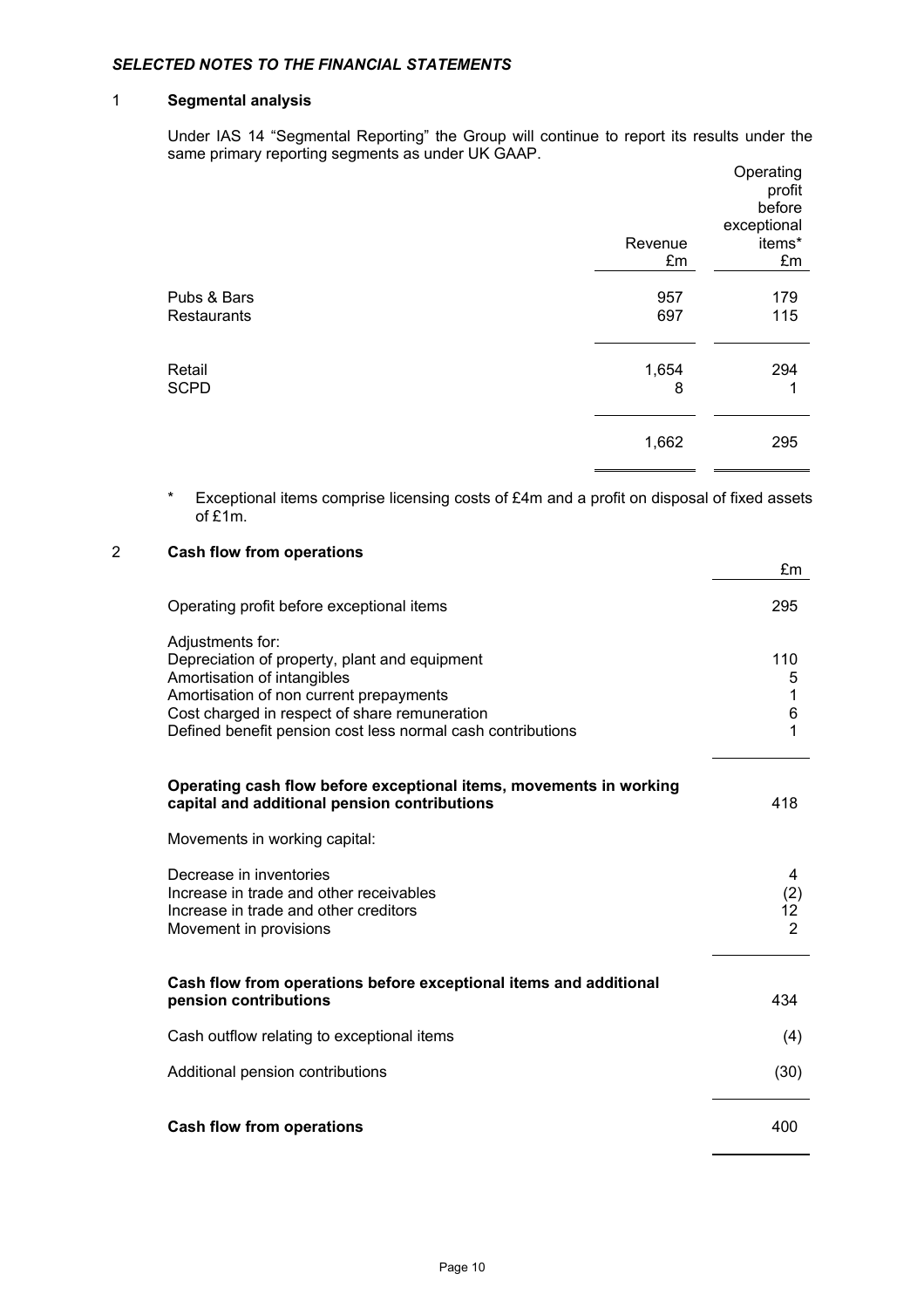# 3 **Analysis of net debt**

|                                                                                                                                                     | 2005<br>£m                           | 2004<br>£m                                 |
|-----------------------------------------------------------------------------------------------------------------------------------------------------|--------------------------------------|--------------------------------------------|
| Cash and cash equivalents<br>Short-term investments<br>Securitised debt<br>Derivatives hedging balance sheet debt*<br>Finance leases<br>Other Ioans | 199<br>(1,808)<br>(13)<br>(2)<br>(2) | 205<br>20<br>(1,835)<br>(18)<br>(2)<br>(2) |
|                                                                                                                                                     | (1,625)                              | (1,632)                                    |

\* See commentary on page 6 under 'Cash flow statements (IAS 7)'.

# 4 **Movement in net debt**

|                                                                                                                                                                                                                                                    | £m                                        |
|----------------------------------------------------------------------------------------------------------------------------------------------------------------------------------------------------------------------------------------------------|-------------------------------------------|
| Net decrease in cash and cash equivalents                                                                                                                                                                                                          | (6)                                       |
| Add back cash flows in respect of other components of net debt:<br>Decrease in short-term deposits and investments<br>Repayment of principal in respect of securitised debt                                                                        | (19)<br>35                                |
| Reduction in net debt arising from cash flows                                                                                                                                                                                                      | 10                                        |
| Other non-cash movements                                                                                                                                                                                                                           | (3)                                       |
| Decrease in net debt                                                                                                                                                                                                                               | 7                                         |
| Opening net debt                                                                                                                                                                                                                                   | (1,632)                                   |
| <b>Closing net debt</b>                                                                                                                                                                                                                            | (1,625)                                   |
| 5<br><b>Change in equity</b>                                                                                                                                                                                                                       |                                           |
|                                                                                                                                                                                                                                                    | £m                                        |
| Total equity at 26 September 2004                                                                                                                                                                                                                  | 1,180                                     |
| Profit for the period<br>Net income recognised directly in equity<br>Dividends paid to shareholders<br>Issue of ordinary shares<br>Purchase of own shares<br>Proceeds on release of own shares held<br>Credit in respect of employee share schemes | 130<br>2<br>(50)<br>2<br>(101)<br>14<br>6 |
| Total equity at 1 October 2005                                                                                                                                                                                                                     | 1,183                                     |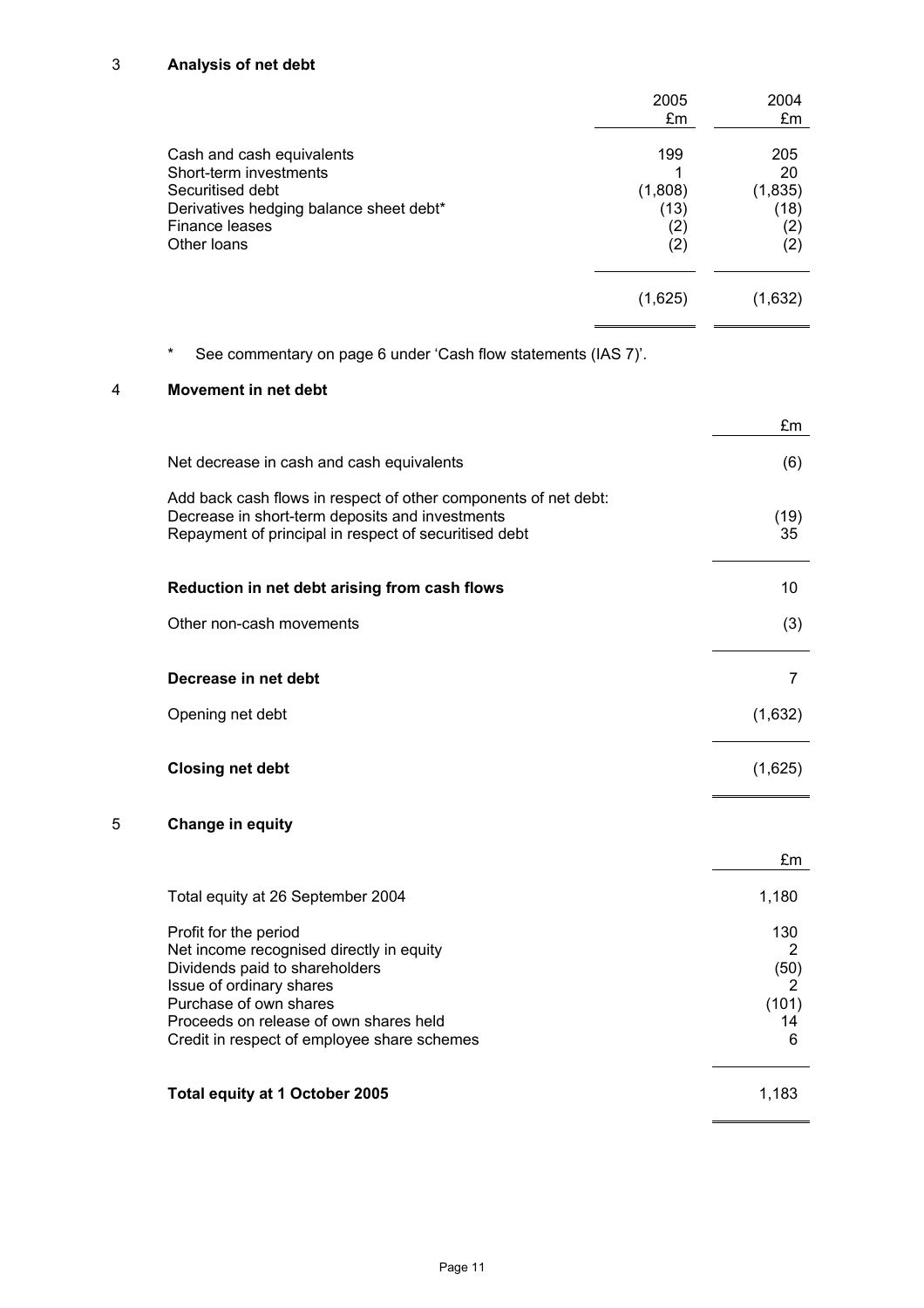#### 7 **Independent Auditors' Report to Mitchells & Butlers plc on the preliminary IFRS Financial Statements for the 53 weeks ended 1 October 2005**

We have audited the accompanying preliminary International Financial Reporting Standards ("IFRS") financial statements of the Group for the 53 weeks ended 1 October 2005. These comprise the opening IFRS Group balance sheet as at 26 September 2004, the Group income statement, Group statement of recognised income and expense and Group cash flow statement for the 53 weeks ended 1 October 2005 and the Group balance sheet as at 1 October 2005, together with the related accounting policies as set out on pages 2 to 6.

This report is made solely to the Group in accordance with our engagement letter dated 21 November 2005. Our audit work has been undertaken so that we might state to the Company those matters we are required to state to them in an auditors' report and for no other purpose. To the fullest extent permitted by law, we do not accept or assume responsibility or liability to anyone other than the Group for our audit work, for this report, or for the opinions we have formed.

#### **Respective responsibilities of directors and auditors**

These preliminary IFRS financial statements are the responsibility of the Company's directors and have been prepared as part of the Company's conversion to IFRS. They have been prepared in accordance with the basis set out in Notes 3, 4 and 5 which describes how IFRS have been applied under IFRS 1, including the assumptions management has made about the standards and interpretations expected to be effective, and the policies expected to be adopted, when management prepares its first complete set of IFRS financial statements as at 30 September 2006.

Our responsibility is to express an independent opinion on the preliminary IFRS financial statements based on our audit. We read the other information accompanying the preliminary IFRS financial statements and consider whether it is consistent with the preliminary IFRS financial statements. This other information comprises the description of significant changes in accounting policies on pages 2 to 6. We consider the implications or our report if we become aware of any apparent misstatements or material inconsistencies with the preliminary opening balance sheet. Our responsibilities do not extend to any other information.

#### **Basis of audit opinion**

We conduct our audit in accordance with United Kingdom Auditing Standards issued by the Auditing Practices Board. Those Standards require that we plan and perform the audit to obtain reasonable assurance about whether the preliminary IFRS financial statements are free of material misstatement. An audit includes examining, on a test basis, evidence supporting the amounts and disclosures in the preliminary IFRS financial statements. An audit also includes assessing the accounting principles used and significant estimates made by management, as well as evaluating the overall presentation of the preliminary IFRS financial statements. We believe that our audit provides a reasonable basis for our opinion.

#### **Emphasis of matter**

Without qualifying our opinion, we draw attention to the fact that "basis of preparation" explains why there is a possibility that the preliminary IFRS financial statements may require adjustment before constituting the final IFRS financial statements. Moreover, we draw attention to the fact that, under IFRSs only a complete set of financial statements with comparative financial information and explanatory notes can provide a fair presentation of the Company's financial position, results of operations and cash flows in accordance with IFRSs.

#### **Opinion**

In our opinion, the preliminary IFRS financial statements for the 53 weeks ended 1 October 2005 have been prepared, in all material respects, in accordance with the basis set out in Notes 3, 4 and 5 which describes how IFRS have been applied under IFRS 1, including the assumptions management has made about the standards and interpretations expected to be effective, and the policies expected to be adopted, when management prepares its first complete set of IFRS financial statements as at 30 September 2006.

Ernst & Young LLP London 6 December 2005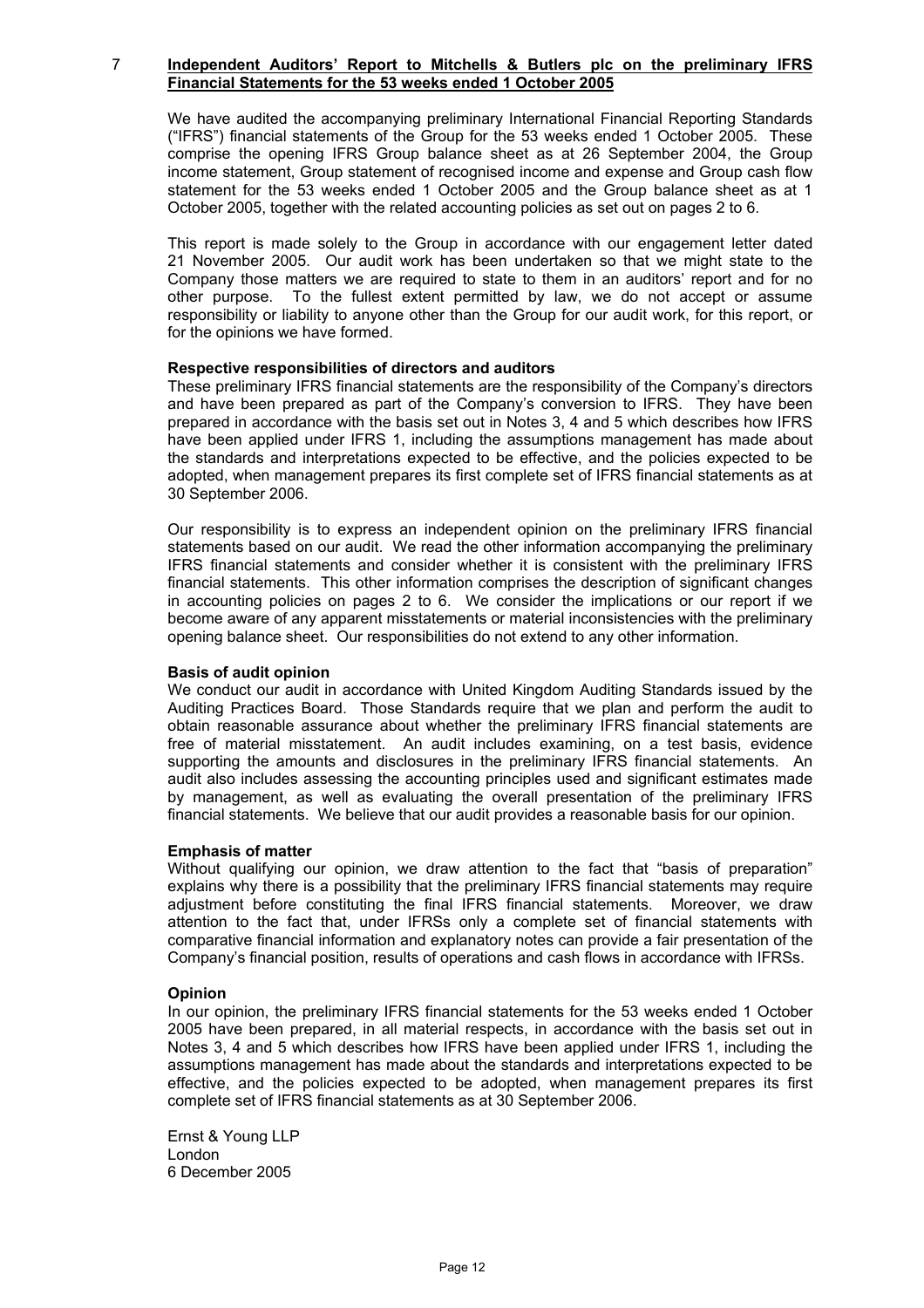| <b>Mitchells &amp; Butlers plc</b>                 |                                                  |                  |                   |                     |                  |                |                  | Appendix I       |
|----------------------------------------------------|--------------------------------------------------|------------------|-------------------|---------------------|------------------|----------------|------------------|------------------|
| <b>Group Income Statement</b>                      |                                                  |                  | Share             |                     |                  |                |                  |                  |
| For the 53 weeks ended 1 October 2005              |                                                  |                  | based             |                     | Deferred         |                | Total            |                  |
|                                                    |                                                  |                  |                   | payment Derivatives | tax              |                | <b>IFRS</b>      | <b>IFRS</b>      |
|                                                    |                                                  | UK GAAP          | IFRS <sub>2</sub> | <b>IAS 39</b>       | <b>IAS 12</b>    | <b>Reclass</b> | adjs             | Income           |
|                                                    |                                                  | Em               | Em                | E <sub>m</sub>      | Em <sub>l</sub>  | Em             | Em               | £m               |
| Revenue                                            |                                                  | 1,662            |                   |                     |                  |                | 0                | 1,662            |
| Net operating costs                                |                                                  | (1,369)          | (2)               |                     |                  |                | (2)              | (1, 371)         |
| Profit on disposal of fixed assets                 |                                                  | 0                |                   |                     |                  | 1              |                  |                  |
| <b>Operating profit</b>                            |                                                  | $\overline{293}$ | (2)               | $\Omega$            | 0                | $\mathbf{1}$   | (1)              | 292              |
| Profit on disposal of fixed assets                 |                                                  | 1                |                   |                     |                  | (1)            | (1)              | $\Omega$         |
| Finance income                                     |                                                  | 11               |                   |                     |                  | $\overline{3}$ | 3                | 14               |
| Finance expense                                    |                                                  | (116)            |                   |                     |                  | $\Omega$       | $\Omega$         | (116)            |
| Net finance income in respect of pensions          |                                                  | 3                |                   |                     |                  | (3)            | (3)              | $\mathbf{0}$     |
| Profit before tax                                  |                                                  | 192              | (2)               | $\overline{0}$      | 0                | $\Omega$       | (2)              | 190              |
| Tax                                                |                                                  | (59)             |                   |                     | (2)              |                | (1)              | (60)             |
| Profit for the period                              |                                                  | 133              | (1)               | $\Omega$            | $\overline{(2)}$ | $\Omega$       | $\overline{(3)}$ | 130              |
| Note: the above table includes exceptional items   |                                                  |                  |                   |                     |                  |                |                  |                  |
|                                                    |                                                  |                  |                   |                     |                  |                |                  |                  |
|                                                    | Group Statement Of Recognised Income And Expense |                  |                   |                     |                  |                |                  |                  |
| For the 53 weeks ended 1 October 2005              |                                                  |                  |                   |                     |                  |                |                  |                  |
| Cash flow hedges                                   |                                                  | 0                |                   | (25)                |                  |                | (25)             | (25)             |
| Actuarial gain on pensions                         |                                                  | (7)              |                   |                     |                  |                | $\Omega$         | (7)              |
| Tax on items taken directly to equity              |                                                  | $\overline{c}$   | 4                 | 8 <sup>1</sup>      | 20               |                | 32               | 34               |
| Net income recognised directly in equity           |                                                  | (5)              | $\overline{4}$    | (17)                | $\overline{20}$  | $\overline{0}$ | $\overline{7}$   | $\overline{2}$   |
| Profit for the period                              |                                                  | 133              | (1)               | $\Omega$            | (2)              | $\Omega$       | (3)              | 130              |
| Total recognised income and expense for the period |                                                  | $\overline{128}$ | 3 <sup>1</sup>    | (17)                | 18               | $\overline{0}$ | $\overline{4}$   | $\overline{132}$ |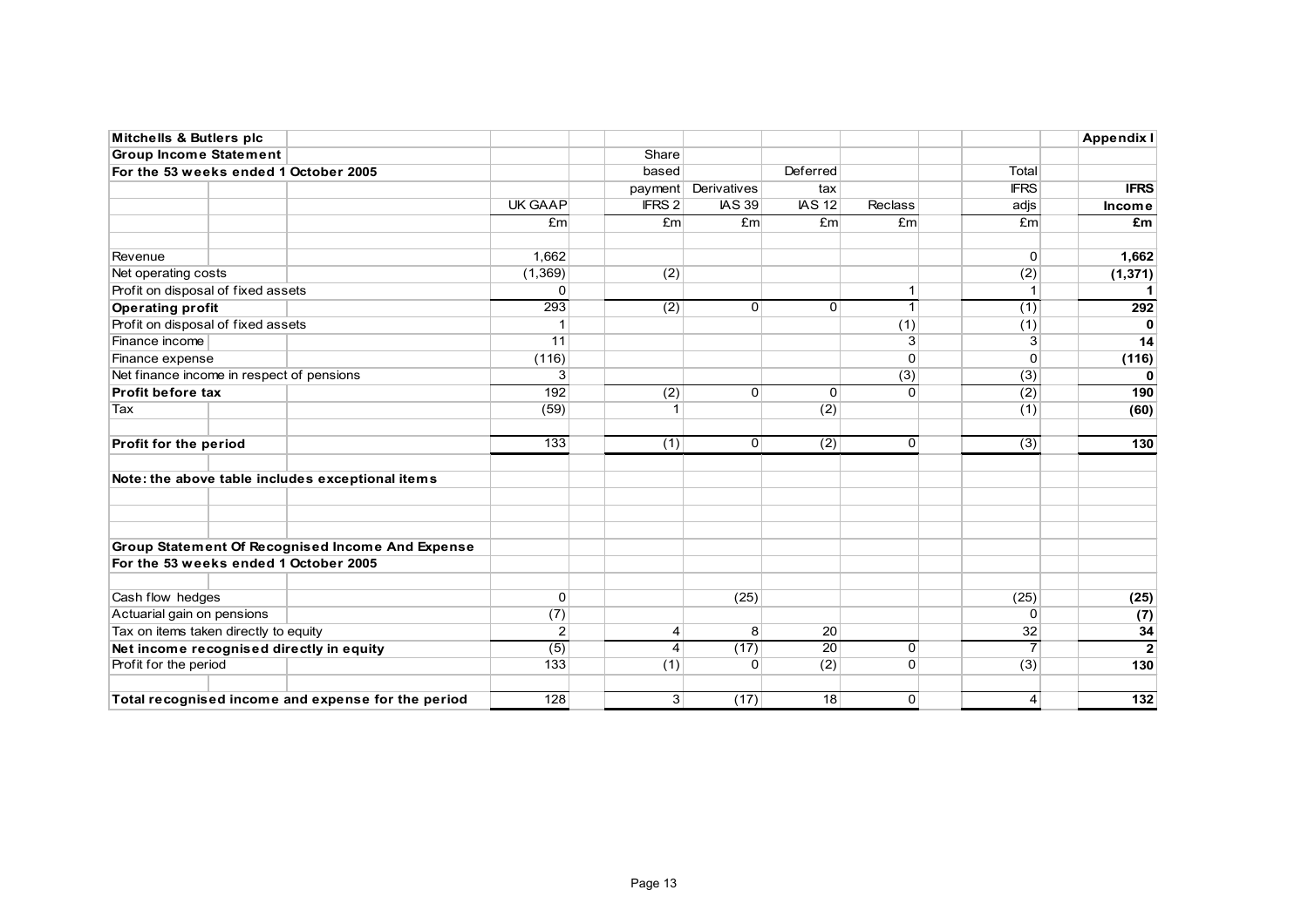| <b>Mitchells &amp; Butlers plc</b>                 |                |                |                |                |                  |                  |                            |                 |                |                |                |                | <b>Appendix II</b> |
|----------------------------------------------------|----------------|----------------|----------------|----------------|------------------|------------------|----------------------------|-----------------|----------------|----------------|----------------|----------------|--------------------|
| <b>Group Balance Sheet</b>                         |                |                |                |                |                  |                  |                            |                 | Share          |                |                |                |                    |
| 26 September 2004 (IFRS transition date)           |                |                | Computer       |                | Holiday          |                  | Derivatives                | Dividend        | based          | Deferred       |                | Total          | <b>IFRS</b>        |
|                                                    |                | PP&E           | softw are      | Leases         |                  |                  | pay Pensions & borrow ings | accrual         | payment        | tax            | Other          | <b>IFRS</b>    | <b>Balance</b>     |
|                                                    | <b>UK GAAP</b> | <b>IAS 16</b>  | <b>IAS 38</b>  | <b>IAS 17</b>  | <b>IAS 19</b>    | <b>IAS 19</b>    | IAS 21/39                  | <b>IAS 10</b>   | IFRS 2         | <b>IAS 12</b>  | reclass        | adjs           | <b>Sheet</b>       |
|                                                    | £m             | £m             | £m             | £m             | £m               | Em               | Em                         | E <sub>m</sub>  | £m             | £m             | £m             | £m             | £m                 |
| <b>ASSETS</b>                                      |                |                |                |                |                  |                  |                            |                 |                |                |                |                |                    |
| Goodwill and other intangible assets               | 10             |                | 19             |                |                  |                  |                            |                 |                |                |                | 19             | 29                 |
| Property, plant and equipment                      | 3,509          | (24)           | (19)           | (21)           |                  |                  |                            |                 |                |                |                | (64)           | 3,445              |
| Non current prepayments                            | 0              |                |                | 17             |                  |                  |                            |                 |                |                |                | 17             | 17                 |
| <b>Total non current assets</b>                    | 3,519          | (24)           | $\overline{0}$ | (4)            | $\overline{0}$   | $\overline{0}$   | $\Omega$                   | $\Omega$        | $\overline{0}$ | $\Omega$       | $\overline{0}$ | (28)           | 3,491              |
|                                                    |                |                |                |                |                  |                  |                            |                 |                |                |                |                |                    |
| <b>Inventories</b>                                 | 43             |                |                |                |                  |                  |                            |                 |                |                |                | 0              | 43                 |
| Trade and other receivables                        | 82             |                |                | $\mathbf{1}$   |                  |                  |                            |                 |                |                |                | $\mathbf{1}$   | 83                 |
| Short term investments                             | 144            |                |                |                |                  |                  |                            |                 |                |                | (124)          | (124)          | 20                 |
| Cash and cash equivalents                          | 81             |                |                |                |                  |                  |                            |                 |                |                | 124            | 124            | 205                |
| <b>Total current assets</b>                        | 350            | $\overline{0}$ | $\overline{0}$ | 1 <sup>1</sup> | $\overline{0}$   | 0                | 0                          | 0 <sup>1</sup>  | 0              | $\overline{0}$ | $\overline{0}$ | $\mathbf{1}$   | 351                |
|                                                    |                |                |                |                |                  |                  |                            |                 |                |                |                |                |                    |
| <b>Total assets</b>                                | 3,869          | (24)           | 0              | (3)            | 0                | $\overline{0}$   | $\overline{0}$             | $\overline{0}$  | $\overline{0}$ | $\overline{0}$ | $\overline{0}$ | (27)           | 3,842              |
|                                                    |                |                |                |                |                  |                  |                            |                 |                |                |                |                |                    |
| <b>LIABILITIES</b>                                 | (35)           |                |                |                |                  |                  |                            |                 |                |                |                | 0              |                    |
| Short term borrow ings<br>Trade and other payables | (232)          |                |                |                |                  |                  |                            | 34              |                |                |                | 28             | (35)               |
| Current tax payable                                | (59)           |                |                |                | (6)              |                  |                            |                 |                |                |                | $\mathbf{O}$   | (204)              |
| <b>Total current liabilities</b>                   | (326)          | $\overline{0}$ | 0              | $\Omega$       | (6)              | $\overline{0}$   | $\Omega$                   | 34              | $\overline{0}$ | $\Omega$       | $\overline{0}$ | 28             | (59)<br>(298)      |
|                                                    |                |                |                |                |                  |                  |                            |                 |                |                |                |                |                    |
| Borrow ings                                        | (1,822)        |                |                |                |                  |                  | 18                         |                 |                |                |                | 18             | (1, 804)           |
| Derivatives                                        | 0              |                |                |                |                  |                  | (28)                       |                 |                |                |                | (28)           | (28)               |
| Pension liabilities                                | (114)          |                |                |                |                  | (3)              |                            |                 |                |                | (59)           | (62)           | (176)              |
| Deferred tax liabilities                           | (182)          | 3 <sup>2</sup> |                |                | $\overline{2}$   | $\mathbf{1}$     | 3                          |                 | $\overline{2}$ | (242)          | 59             | (172)          | (354)              |
| Provisions                                         | (2)            |                |                |                |                  |                  |                            |                 |                |                |                | 0              | (2)                |
| <b>Total non current liabilities</b>               | (2, 120)       | 3 <sup>2</sup> | 0              | 0 <sup>1</sup> | $\overline{2}$   | (2)              | $\overline{(7)}$           | 0 <sup>1</sup>  | $\overline{2}$ | (242)          | $\overline{0}$ | (244)          | (2, 364)           |
|                                                    |                |                |                |                |                  |                  |                            |                 |                |                |                |                |                    |
| <b>Total liabilities</b>                           | (2, 446)       | 3 <sup>2</sup> | 0              | $\overline{0}$ | $\overline{(4)}$ | $\overline{(2)}$ | (7)                        | $\overline{34}$ | $\overline{2}$ | (242)          | 0              | (216)          | (2,662)            |
|                                                    |                |                |                |                |                  |                  |                            |                 |                |                |                |                |                    |
| <b>NET ASSETS</b>                                  | 1,423          | (21)           | $\overline{0}$ | (3)            | (4)              | (2)              | (7)                        | 34              | $\overline{2}$ | (242)          | $\overline{0}$ | (243)          | 1,180              |
|                                                    |                |                |                |                |                  |                  |                            |                 |                |                |                |                |                    |
| <b>EQUITY</b>                                      |                |                |                |                |                  |                  |                            |                 |                |                |                |                |                    |
| Called up share capital                            | 37             |                |                |                |                  |                  |                            |                 |                |                |                | 0              | 37                 |
| Share premium account                              | 12             |                |                |                |                  |                  |                            |                 |                |                |                | $\mathbf{0}$   | 12                 |
| Capital redemption reserve                         | $\overline{0}$ |                |                |                |                  |                  |                            |                 |                |                |                | $\Omega$       | $\mathbf 0$        |
| Own shares held                                    | (11)           |                |                |                |                  |                  |                            |                 |                |                |                | $\overline{0}$ | (11)               |
| <b>Hedging reserve</b>                             | 0              |                |                |                |                  |                  | (7)                        |                 |                |                |                | (7)            | (7)                |
| Translation reserve                                | $\overline{0}$ |                |                |                |                  |                  |                            |                 |                |                | $6 \mid$       | $6 \mid$       | 6                  |
| Revaluation reserve                                | 339            |                |                | (3)            |                  |                  |                            |                 |                |                | (336)          | (339)          | $\mathbf{0}$       |
| Retained earnings                                  | 1,046          | (21)           |                |                | (4)              | (2)              |                            | 34              | $\mathbf{2}$   | (242)          | 330            | 97             | 1,143              |
|                                                    |                |                |                |                |                  |                  |                            |                 |                |                |                |                |                    |
| <b>Total equity</b>                                | 1,423          | (21)           | 0              | (3)            | (4)              | $\overline{(2)}$ | $\overline{(7)}$           | $\overline{34}$ | $\mathbf{2}$   | (242)          | 0              | (243)          | 1,180              |